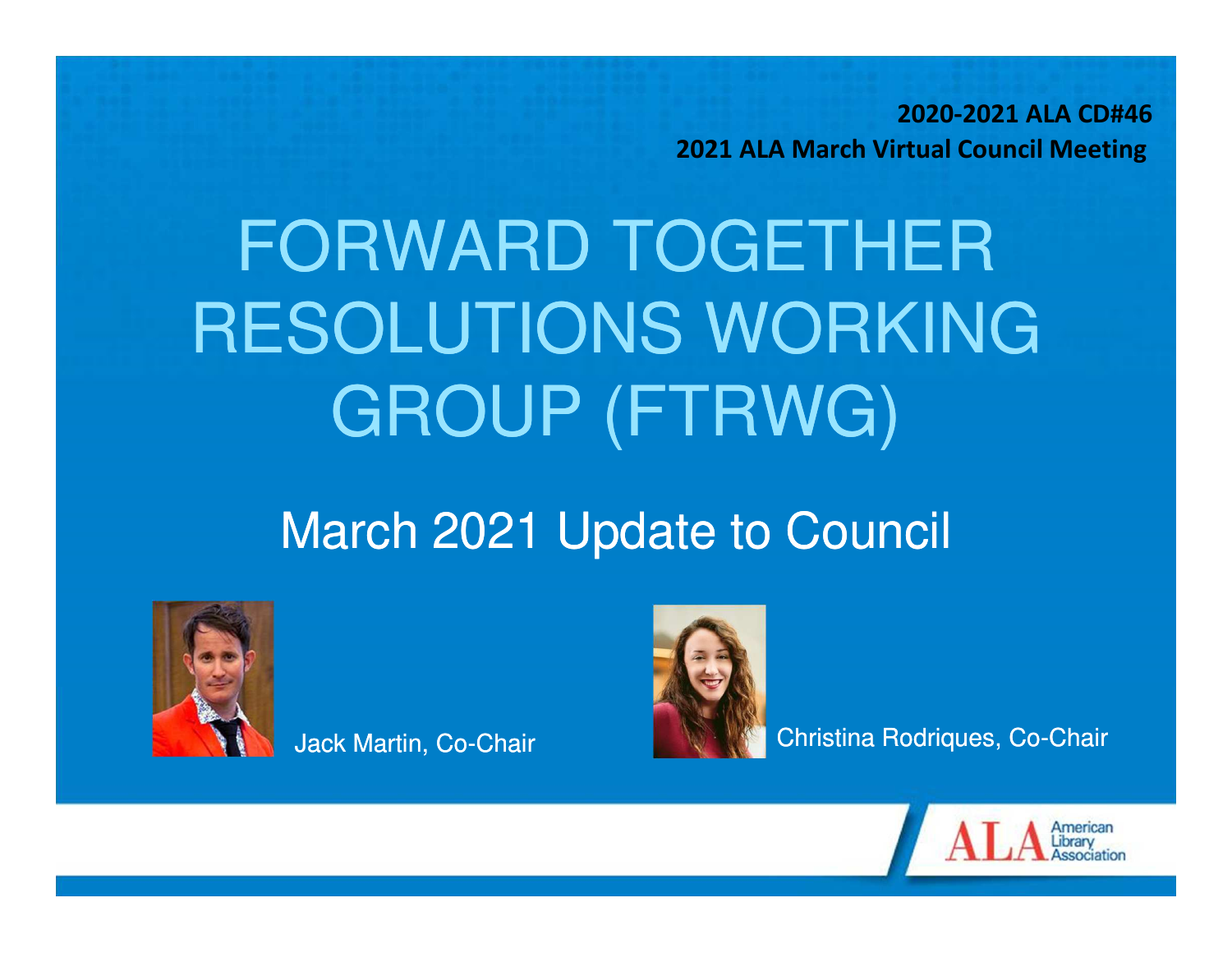### FTRWG MEMBERS



**Victor D. Baeza Jayne Blodgett**











**Brian Boling Tara Brady Keturah Cappadonia**





**Sara Dallas Meg Delaney**





**DeNero-Ackroyd**



**Martin Garner**



**Rhonda Gould**



**Jessica Jupitus Gina Kromhout Jim Neal Toni Negro**





**Eileen Palmer**



**Leslie Preddy**

**Edward Sanchez Pauline Stacchini**





**Joan Weeks Amber Williams Angela Williams**







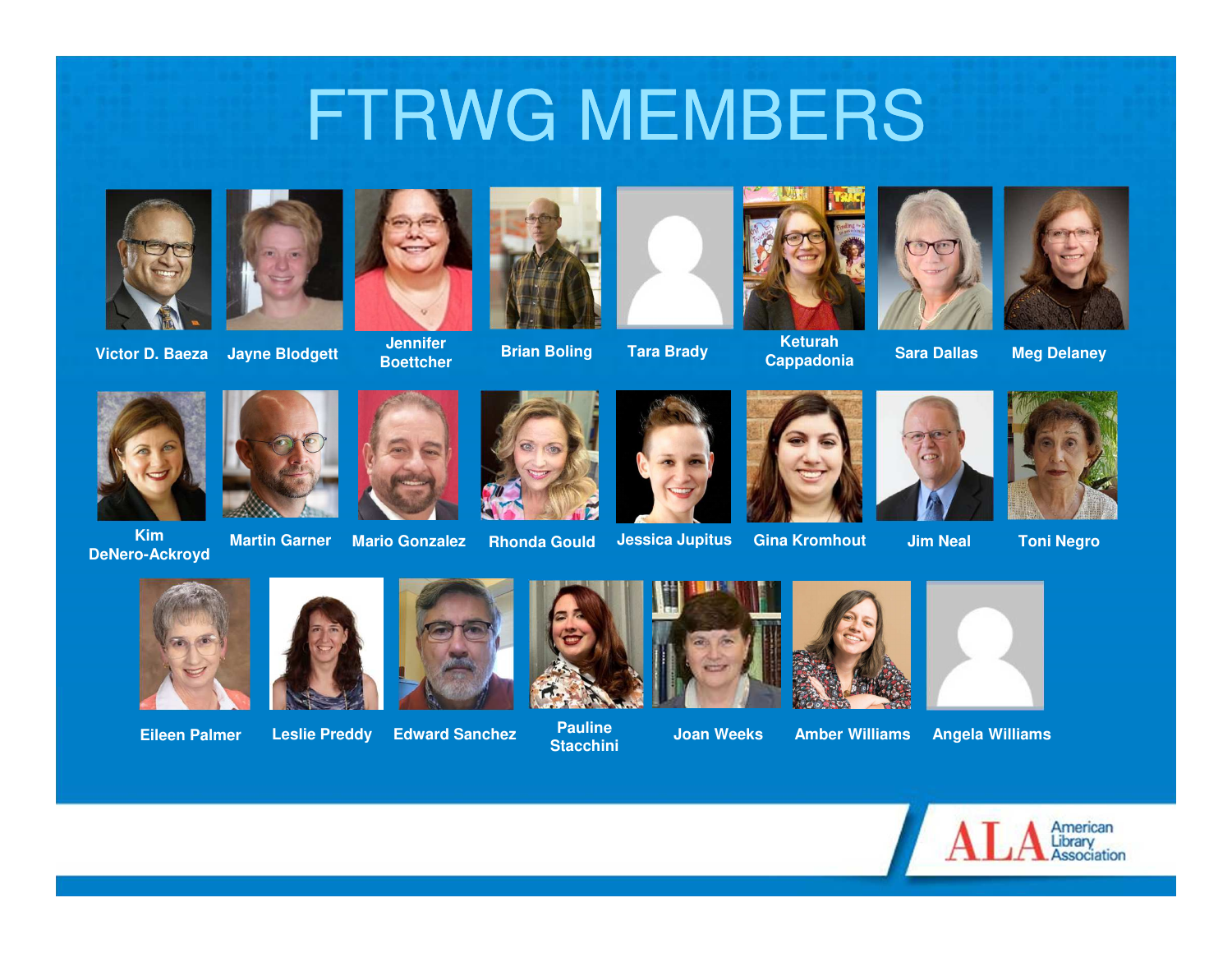## FTRWG CHARGE

The newly appointed Working Group will develop resolutions based on the Forward Together Working Group report that provided an analysis of the SCOE recommendations. The resolutions will include the various parameters of the proposed new structure ata conceptual (i.e.: non-Bylaws) level. Council will debate on the various components via the resolution and will continue to work in the development of the resolutions virtually with the goal to bring forward for vote at subsequent Council meetings.

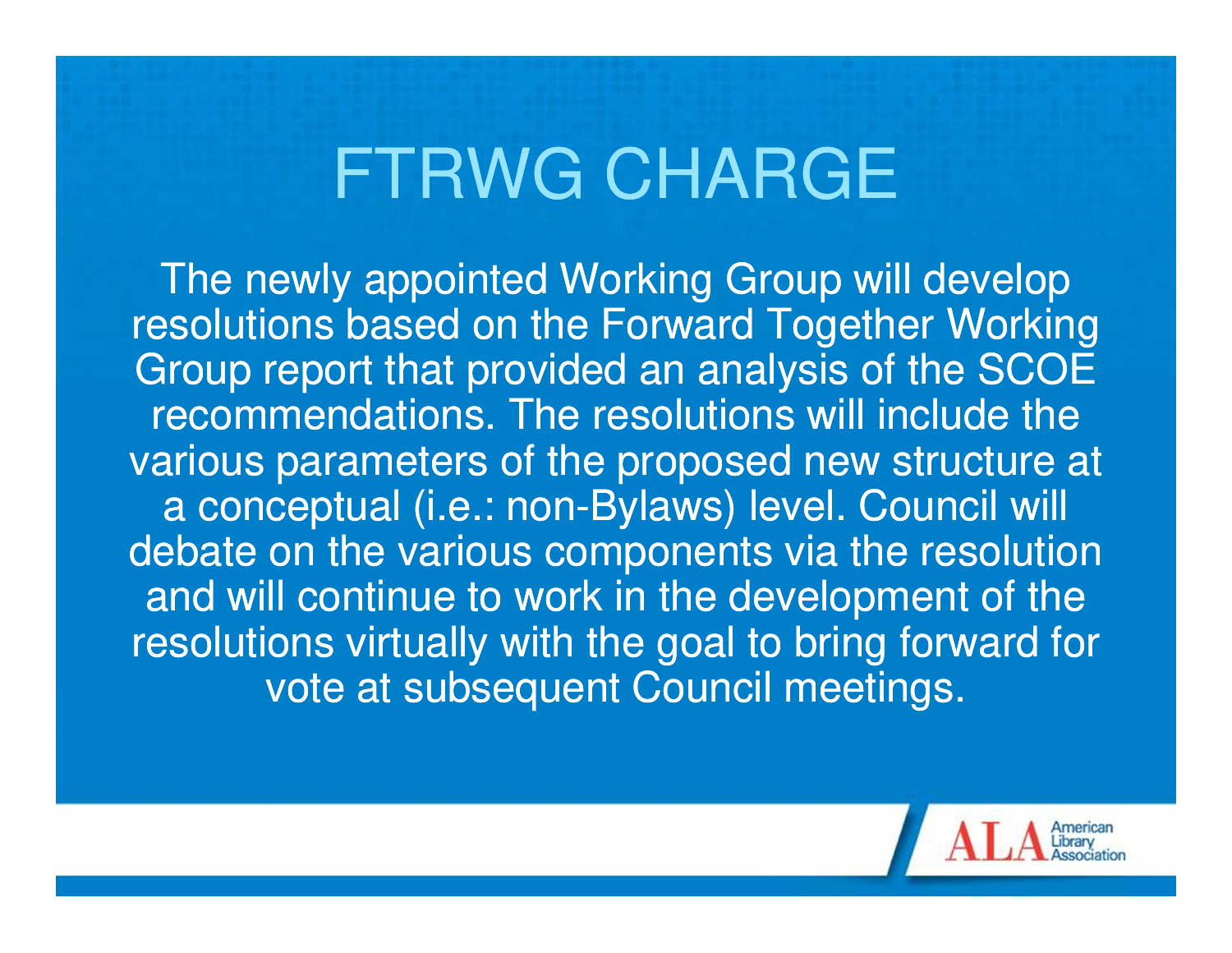## FTRWG TIMELINE

•March 2021

> -Virtual Council Meeting - FTRWG will give an update on their work

 June 2021•

> -Annual Conference (Virtual) - Council will debate, amend, vote on FT Resolutions

 June 2021 - January 2022•

-Drafting new bylaws per approved resolutions

•January 2022

-Midwinter council meeting - Approve new bylaws

•March/April 2022

-Staff implementation

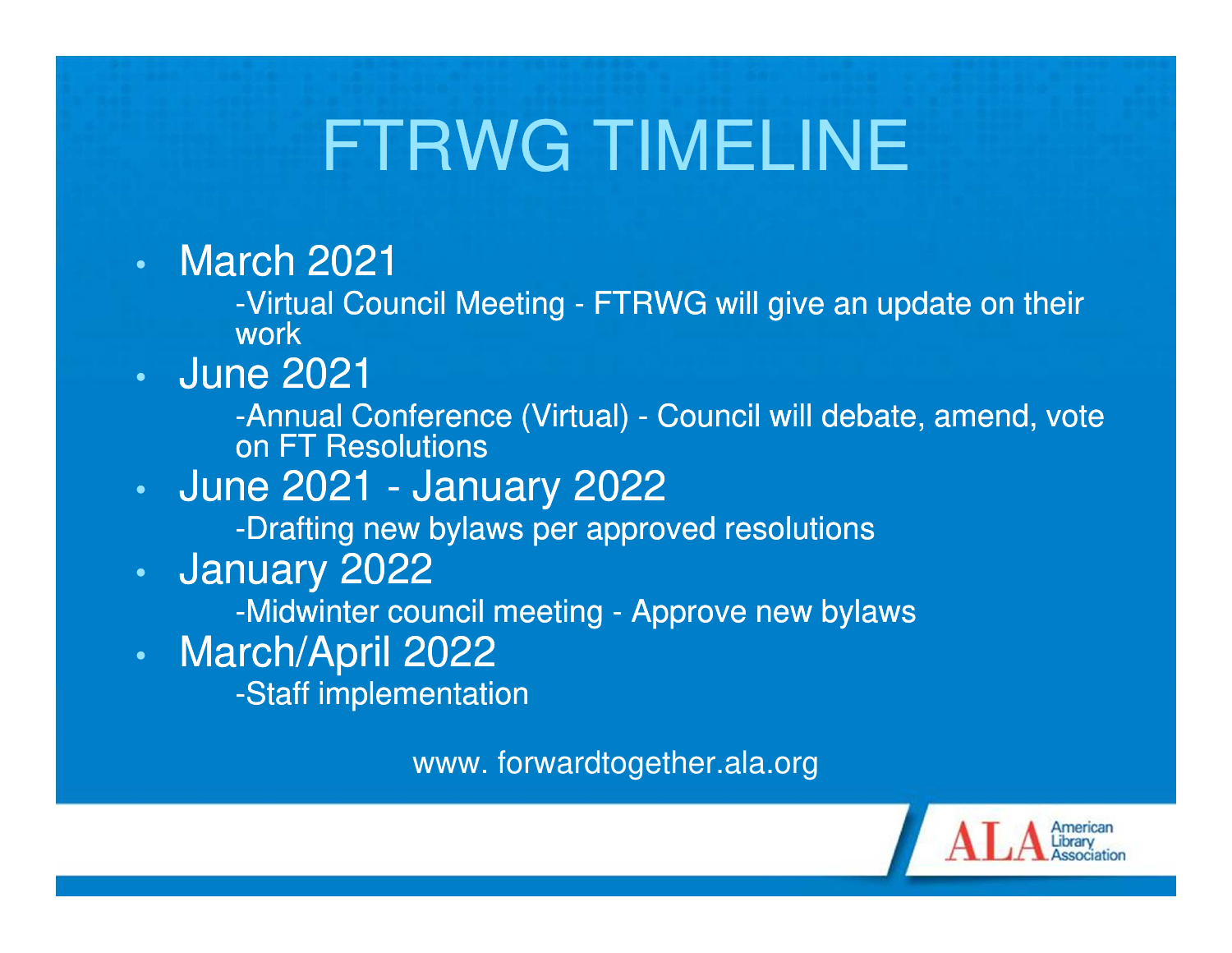# OUR WORK

- $\bullet$ Approaching charge agnostically
- $\bullet$ • Resolutions will be evaluated by others outside the working group & by council
- $\bullet$  Goal: final resolutions will be brought to council in June

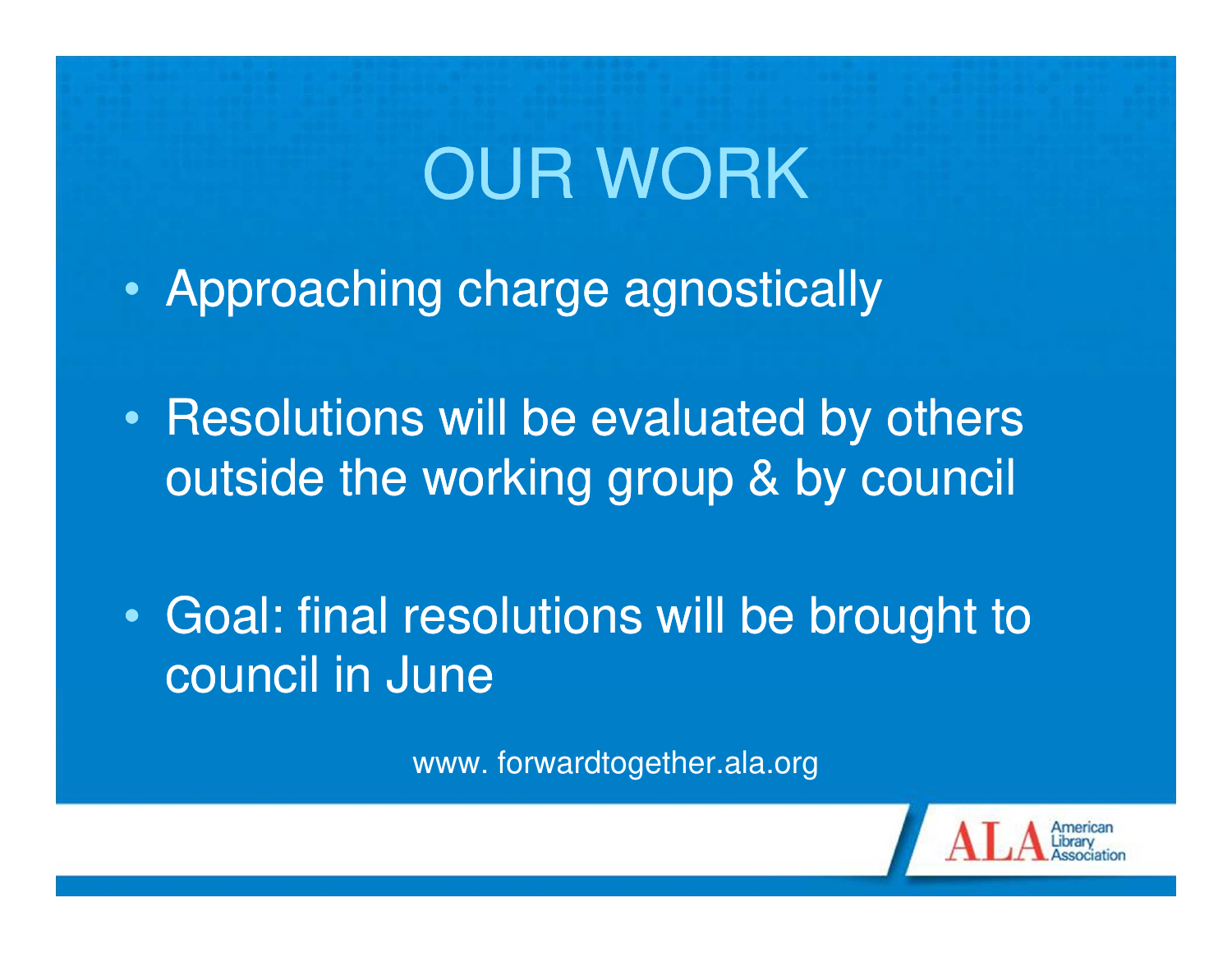# OUR WORK

#### •Resolution sub-groups

- ALA Core Values
- ALA Executive Board
- ALA Committees
- •**Roundtables**
- Council
- Leadership Assemblies

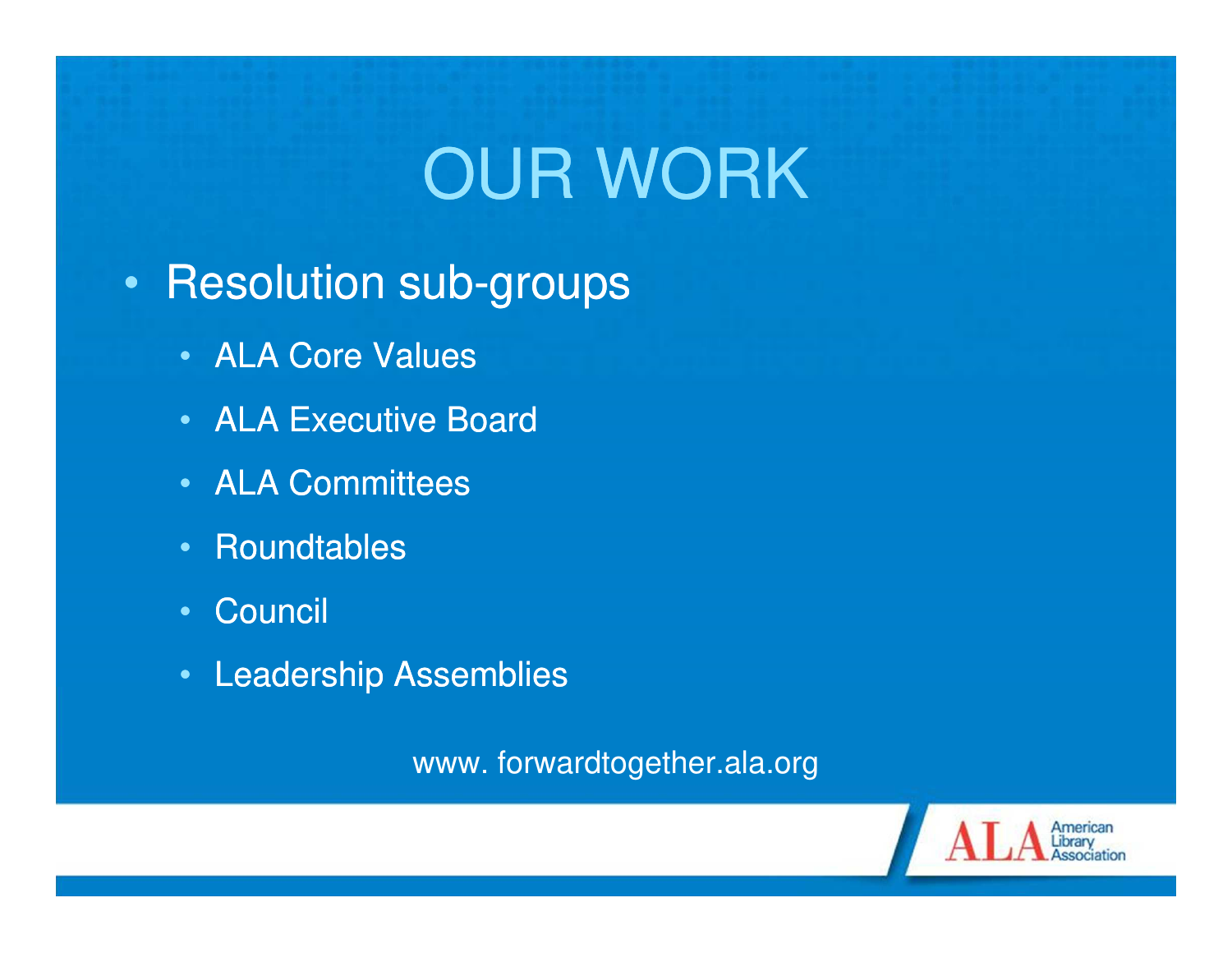# INFORMATIONAL SESSIONS

- $\bullet$  April 29, 2021 & May 4, 2021
	- 4:00 pm 5:15 pm EST
- •Open to all ALA Councilors
- $\bullet$  Format:
	- 3 topics per session
	- Short presentation sharing current resolution draft
	- Time for open discussion and feedback